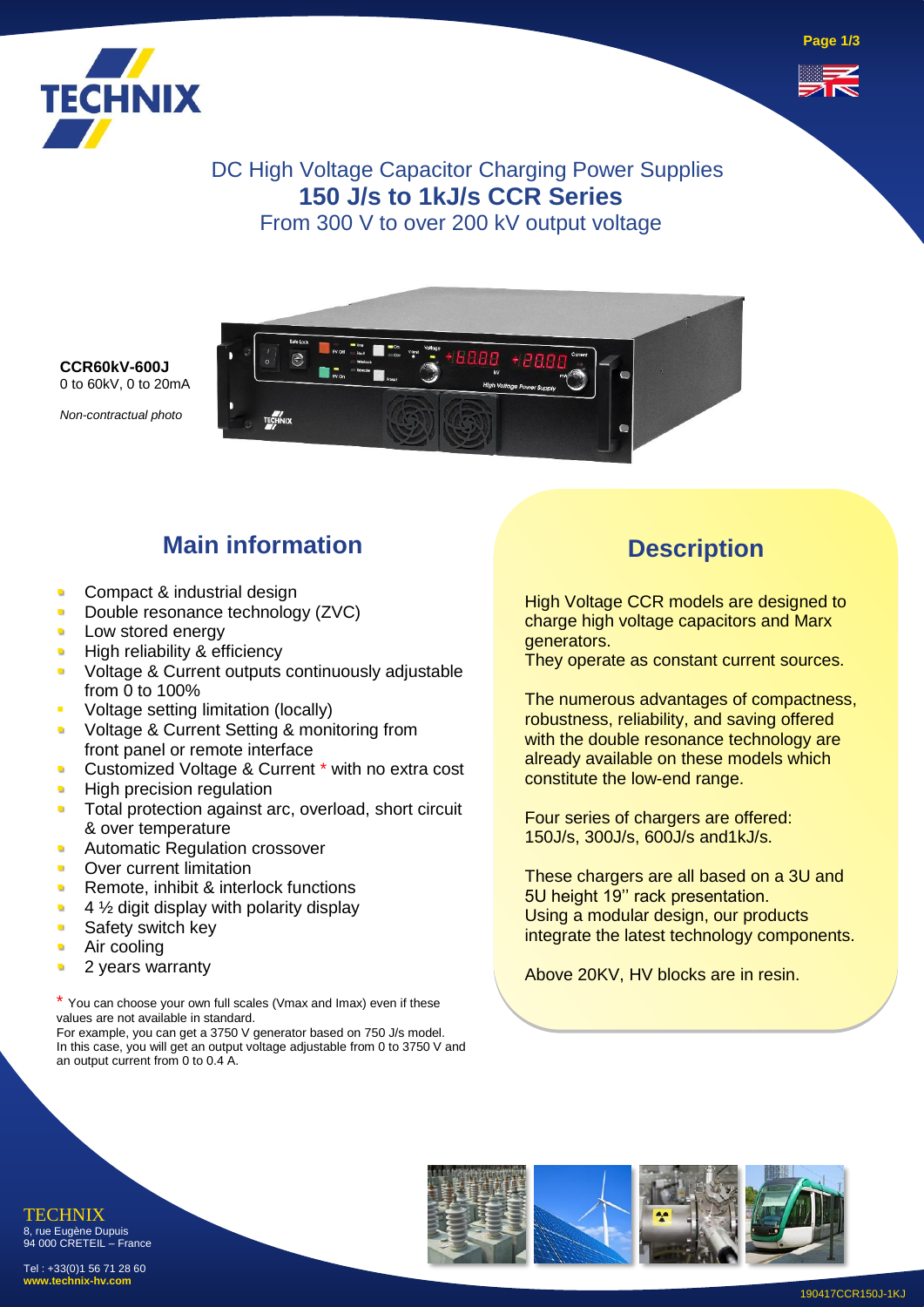

## **Electrical specifications**

**Output Voltage and output Current**

Both Voltage Output and Current Output are continuously adjustable from 0 to 100 % (full scale) **Local mode:** with 10 turns potentiometers *resolution 0.05%* **Remote mode:** by an external 0 to 10 V

**Maximum frequency**  In standard : **10 Hz** On request : **up to 1 kHz** depending on the application\*

**Reproducibility\* (pulse to pulse voltage variation)** For frequencies ≤10 Hz : **± 0.05%** *better on request* For ±10% mains voltage : **± 0.05%**

**Voltage holding: 0.1% p-p** (*better on request*)

**Stored energy: 0.2J/kJ**

**Protections** Against short circuit HV arc to ground Shutdown on Over temperature Open interlock

**Warm up shift of voltage (after one hour warm-up) 0.01 % / hour,** operating at constant load and ambient temperature

**Temperature coefficient: 100 ppm/°C**

**Operating temperature: from 0 to 50°C**

**Efficiency: > 90 % full load** 

**Air cooling by air**  Dust filter fans on front panel Easily removable filters for cleaning

**Mains voltage 170 to 255VAC** 47-63 Hz Single Phase + Earth

**Power factor correction Input: ≥ 0.98**

**Inrush current:** limited to full power operating current

**Calibration:** with probes periodically approved by Authorized Measurement Laboratories

**CE Certification**

**\*** For fixed polarity

## **Options**

- Other voltage and current values available with no extra cost Easy parallel operation (For frequencies ≤10 Hz) **Reversibility** ✓ Floating outputs (unipolar or bipolar) ✓ Non instrumented front panel Automatic inhibit when discharging ✓ RS232, Ethernet and Profibus interfaces ✓ Optical fibre transmission kit with RS232 or Ethernet ✓ LABVIEW run time for RS232 or Ethernet Adaptation customer to remote interface Emergency stop switch Safety signs and devices alerting to hazard Industrial dust filters ✓ Repetition frequency > 10Hz : no extra cost Multichannel control unit Zero floating **Tropicalization** ✓ Transportable "all terrain" container ✓ Specific AC or DC mains power inputs ✓ OEM Design on request
- ✓ Relay interface 24V DC
- Isolated Remote interface

✓ Remote front panel

*Any special requests can be considered*

Possible restrictions when multiple options (please contact our sales department for more details)

#### **Our chargers are designed to be used in standard under the following conditions :**

- Complete discharge
- Max. frequency : 10 Hz
- Capacitor Load
- Reversal Voltage ≤10% of Vmax for a charging time between 0.1s and 5s

If the charger is used in other conditions, please fill in our charger form.

**TECHNIX** 8, rue Eugène Dupuis 94 000 CRETEIL – France Tel : +33(0)1 56 71 28 60

**www.technix-hv.com**